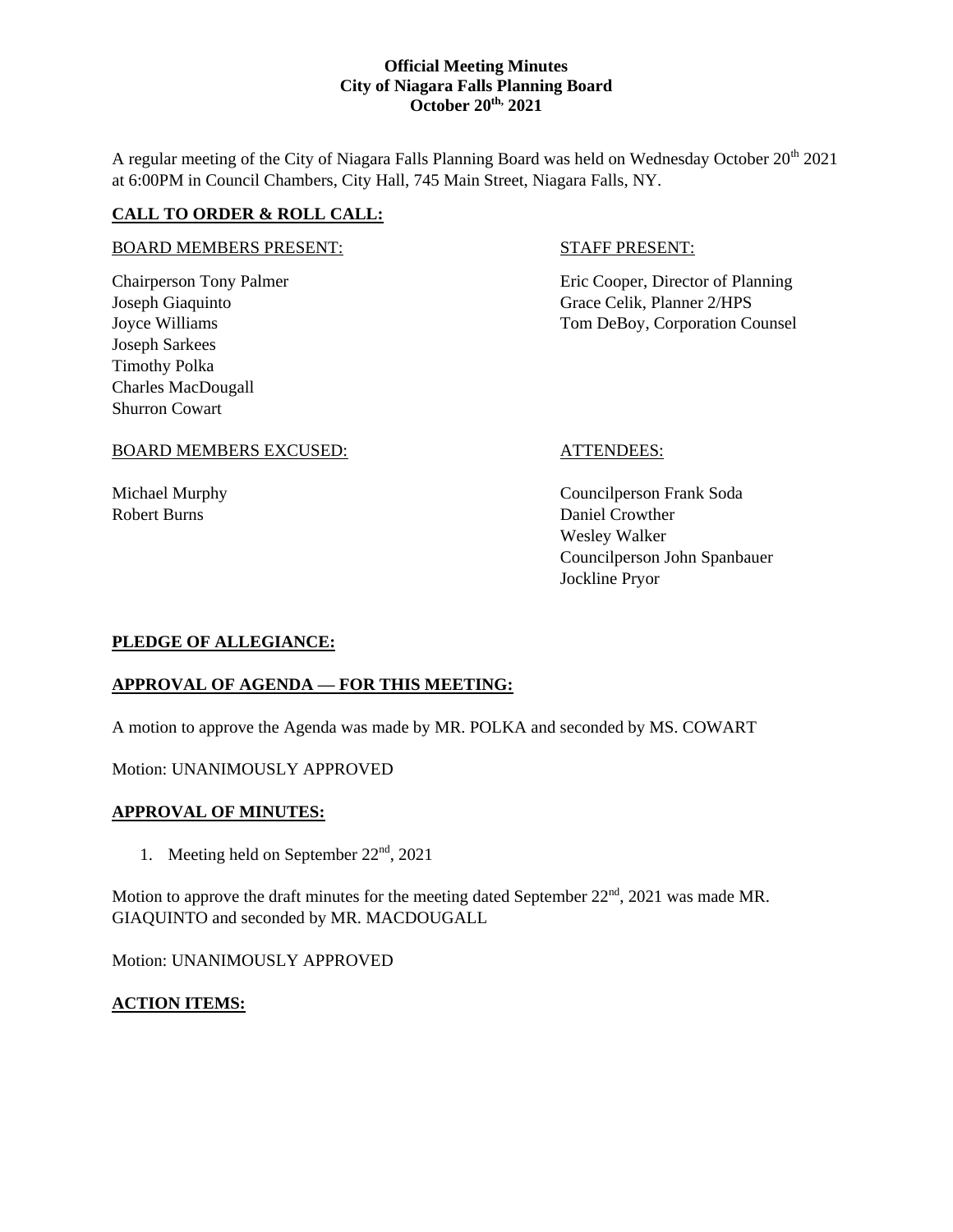1. Level Two Site Plan Review: TM Montante for USA Niagara, owner of properties at 500, 512, and 518 3rd St and 503 Main Street, Niagara Falls, NY, is seeking approval for proposed building renovation and reuse and development of accessory parking lot

Daniel Crowther, a representative for TM Montante, explained the proposal. 500 Third Street would be reused into a conference & event center and office space. 512 Third Street would be reused into a restaurant. 503 Main Street will become a parking lot for 500 and 512 Third Street. Area between 500 and 512 would be used as outdoor seating for 512 Third Street.

MR. POLKA asked about the curb cuts on 503 Third Street. MR. CROWTHER said the curb cuts would not be removed as there were plans to build a fence between the sidewalk and the proposed parking lot. MR. COOPER stated that Engineering had looked at the building plans and made no comment about the curb cuts. CHAIRPERSON PALMER asked if the traffic would be going one way from Main Street to Ferry Avenue and MR. CROWTHER said yes. MR. SARKEES discussed the concrete wall behind 512 Third Street that he believed to be connected to the original Aqueduct of the Hydraulic Canal. COUNCILMAN SODA, in the audience, commented that the canal was filled in the 1960s. MR. CROWTHER explained that there were no current plans on how to handle the concrete wall and it would be addressed in the permitting package.

Motion to recommend approval for the proposed building renovation, reuse and development of accessory parking lot to the applicant, subject to the following conditions, made by MR. GIAQUINTO and seconded by MR. POLKA.

## CONDITIONS:

- 1. Environmental Assessment (SEQR): The Planning Board hereby accepts and adopts the findings of the SEQRA review, finalized and dated 10/20/2021.
- 2. Site Plan: This approval is granted based upon the Site Plans provided to the Department of Planning titled "Niagara Hudson Building" prepared by Carmina Wood Morris dated 09/22/2021 last revised on 09/22/2021, received by the Department of Planning on 10/01/2021. Substantial deviation from this plan shall render this approval null and void.
- 3. Compliance: Comply with all applicable State and local building, safety, and health codes. Deviation from or non-compliance with any conditions of this Site Plan approval, shall render this approval null and void
- 4. Expiry Date: Applicant shall act to implement and substantially complete the proposed action, as approved, within 18 months from the date of approval. Failure to substantially complete the proposed action shall render this Site Plan Approval null and void unless an extension is granted.
- 5. Signage: This decision makes no determination on signage. Any signage must be applied for and approved as part of a separate application. Signage shall comply with Chapter 1309 of the Zoning Ordinance.
- 6. Landscaping: The perimeter landscape buffer along a sidewalk or pedestrian way shall consist of planting materials and/or structural features to create a minimum four (4) foot high visual relief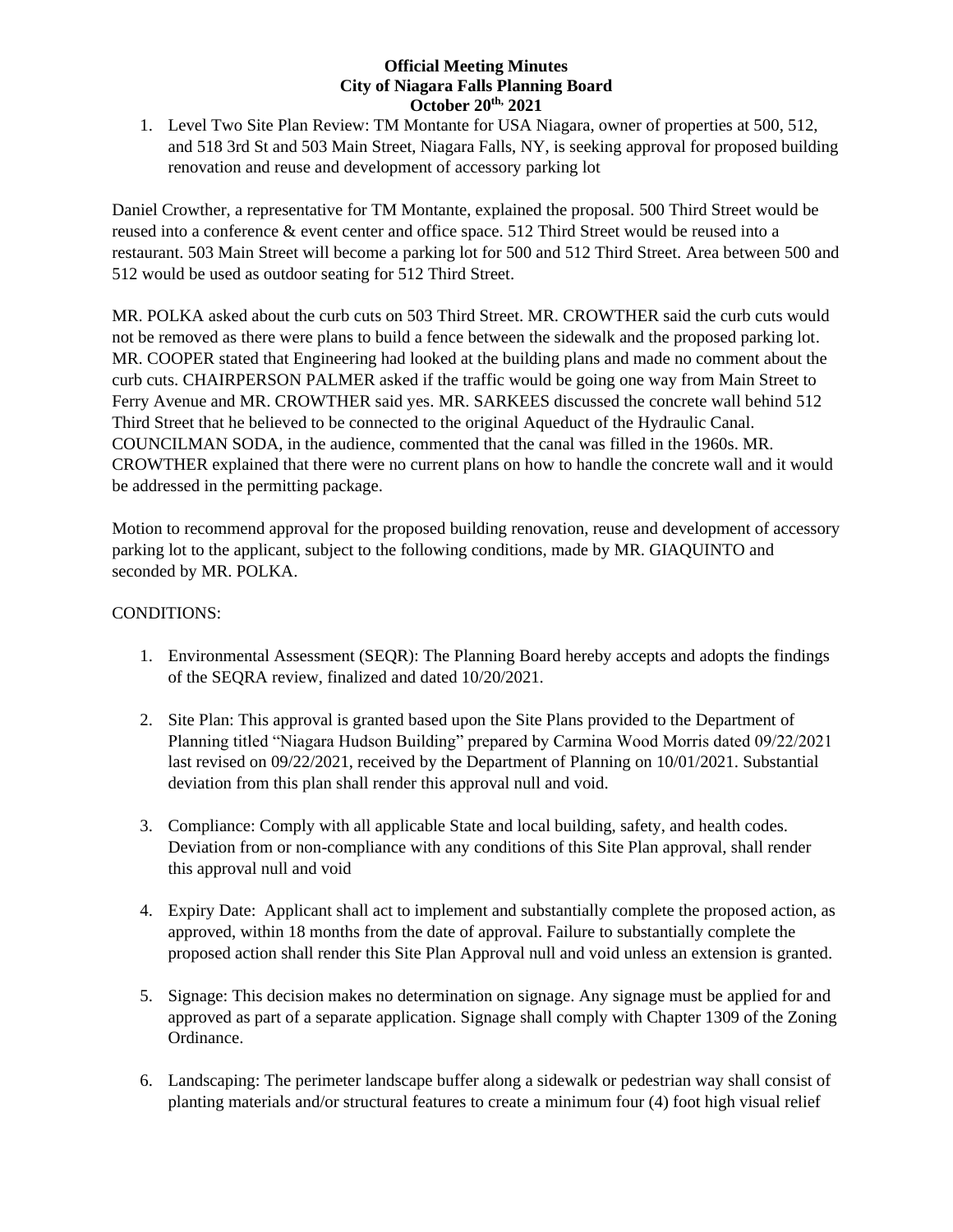screen in the form of a hedge, fence, planter box, berm, dividers, shrubbery, or trees, or a combination thereof. All landscaping to form such visual relief shall create a two-foot-tall minimum screening at planting. Applicant shall provide a detailed landscape plan meeting all requirements of Chapter 1322 in the Zoning Ordinance prior to the issuance of building permit.

- 7. Lighting: All exterior site lighting, including wall packs, shall be angled downward only and away from adjacent properties. All fixtures and luminaries shall be of a full cut design and shall be of a type that does not exceed a 90 $\Box$  cutoff angle. Any light standard shall not exceed 25' in height. Lighting details shall be provided prior to issuance of building permit.
- 8. Bond: No certificate of occupancy shall be issued until all improvements shown on an approved site plan are installed including, but not limited to, parking areas, landscaping, fencing and exterior lighting, and all related conditions imposed by the Planning Board are met, or a sufficient performance guarantee has been posted in accordance with Section 1301.10 of the City's Codified Zoning Ordinance. The applicant shall provide evidence that all site work has been completed satisfactorily in order to seek reimbursement for the work covered by the performance guarantee.
- 9. Abandonment: Site Plan approval is granted conditionally upon Abandonment of the interceding alley being finalized and with utility easements being provided. Failure to complete the abandonment process will nullify the Site Plan approval. Applicant shall provide a copy of the abandonment approval and a copy of the recorded easements, including liber and page numbers, to the Planning Department prior to the issuance of building permit.
- 10. Drainage: Proposed storm drainage system shall be approved by Niagara Falls Water Board and copy of such approval shall be provided to the Planning Department prior to issuance of building permit.
- 11. Refuse Screening: Refuse containers or disposal areas shall be screened from view by placement of solid wood fence or masonry wall at least as tall as the refuse containers, but no less than five (5) feet in height. Applicant proposes alternative use of chain link fence with fence screen.
- 12. Access Agreement: Applicant shall provide a legal agreement to reflect the division of the outdoor patio space between 500 3rd St and 512 3rd St. Applicant shall provide a copy of the approval to the Planning Department prior to building permit issuance.
- 13. Utilities: Any location changes in electrical connection(s) are subject to approval from National Grid. If changes are proposed building permits shall not be issued until approval from National Grid proves no changes in locality of electrical connection(s). Applicant shall provide a copy of such approval to the Planning Department prior to the issuance of building permit.
- 14. Parking Agreement: The right to use the off-site parking must be evidenced by a deed, lease, easement, or similar written instrument establishing such use, for the duration of the use. Applicant shall provide a copy of the agreement to the Planning Department prior to building permit issuance.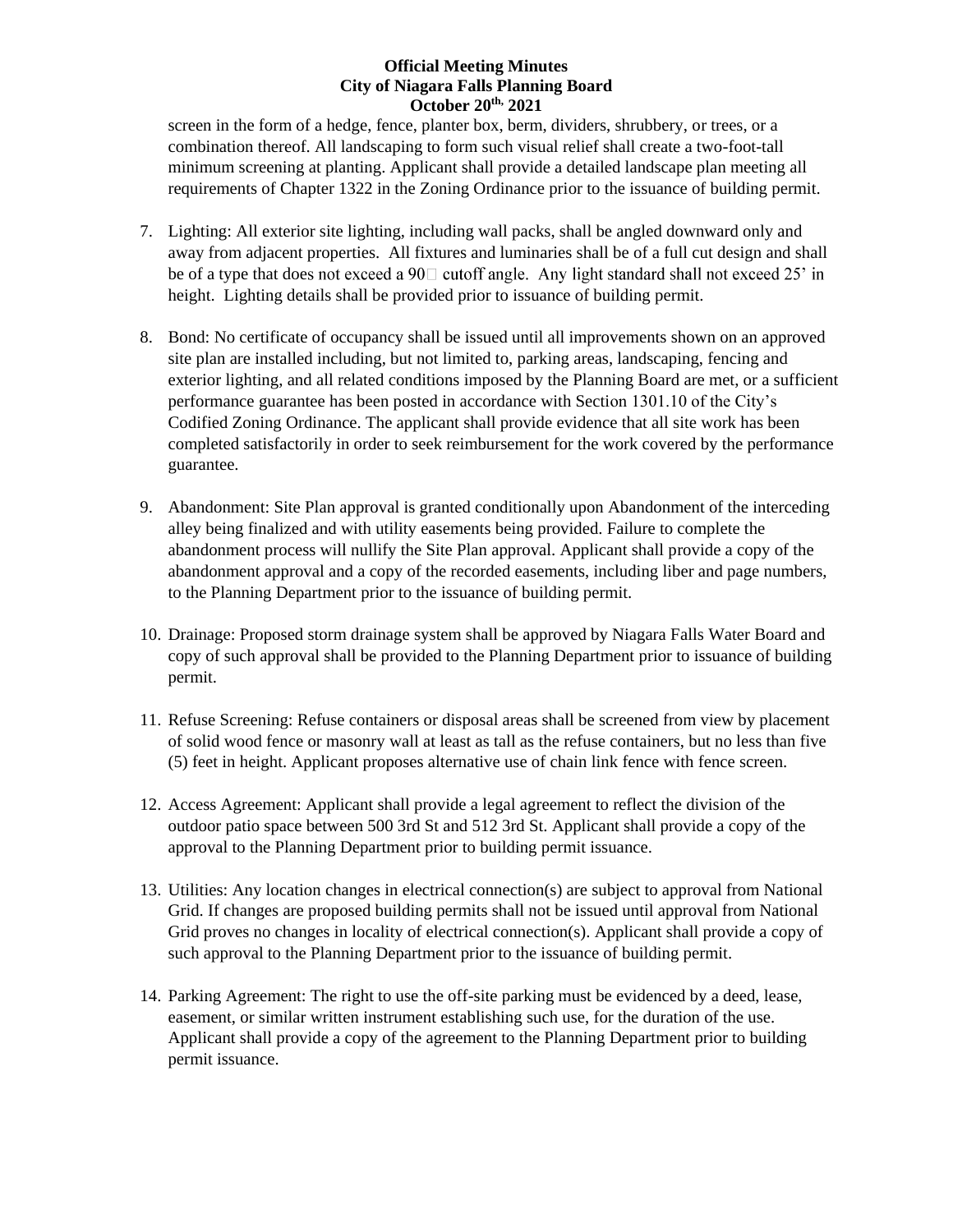- 15. NYS DEC: Any fill soil or petroleum-impacted soil excavated from the Site must be managed in compliance with NYSDEC solid waste regulations (6 NYCRR Part 360). Applicant shall provide a copy of DEC correspondence and approval to the Planning Department prior to the issuance of building permit.
- 16. NY SHPO: The applicant shall initiate consultation consult with NYS State Historic Preservation Office (SHPO) to review potential impacts to archeological and historic resources for all four parcels. Applicant shall comply with all of NYS SHPO's review requests and requirements, and shall provide copies of all correspondence, including impact letters, to the Planning Department prior to issuance of the building permit.

## POLLED VOTE:

| <b>MR. BURNS</b>       | Absent  |
|------------------------|---------|
| MR. GIAQUINTO          | Yes     |
| MR. MACDOUGALL         | Yes     |
| MR. MURPHY             | Excused |
| MR. POLKA              | Yes     |
| <b>MR. SARKEES</b>     | Yes     |
| MS. WILLIAMS           | Yes     |
| <b>CHAIRMAN PALMER</b> | Yes     |
|                        |         |

Motion: Unanimously Approved

## **OLD BUSINESS:**

**1.** Chapter 1302.4.2 (D) of the City Zoning Ordinance

At the Planning Board meeting on September  $22<sup>nd</sup>$ , the board approved a motion to send a letter to Corporation Counsel requesting outside legal counsel as the board felt they were not receiving support from Corporation Counsel. The board felt that there was a conflict of interest since Corporation Counsel represented both the Planning Board and the City Council on the issue of the Amendment of Zoning Ordinance Chapter 1302.4.2.

Thomas DeBoy, a representative from the Corporation Counsel Department, explained that in the future, Corporation Counsel should receive a copy of the Planning Board meeting agenda and/or a memo to see if their presence is needed at the meetings.

MR. DEBOY handed out a memo from Christopher Mazur stating that the Planning Board's request for outside legal counsel was denied due to Corporation Counsel finding no conflict of interest between representing both City Council and the Planning Board.

CHAIRPERSON PALMER asked how much MR. DEBOY know about SEQR. MR. DEBOY said he had some experience with SEQR in the past but had no recent contact with SEQR reviews or requirements. CHAIRMPERSON PALMER stated that it would be difficult to put in a memo what type of questions and concerns they or the applicant would have concerning SEQR.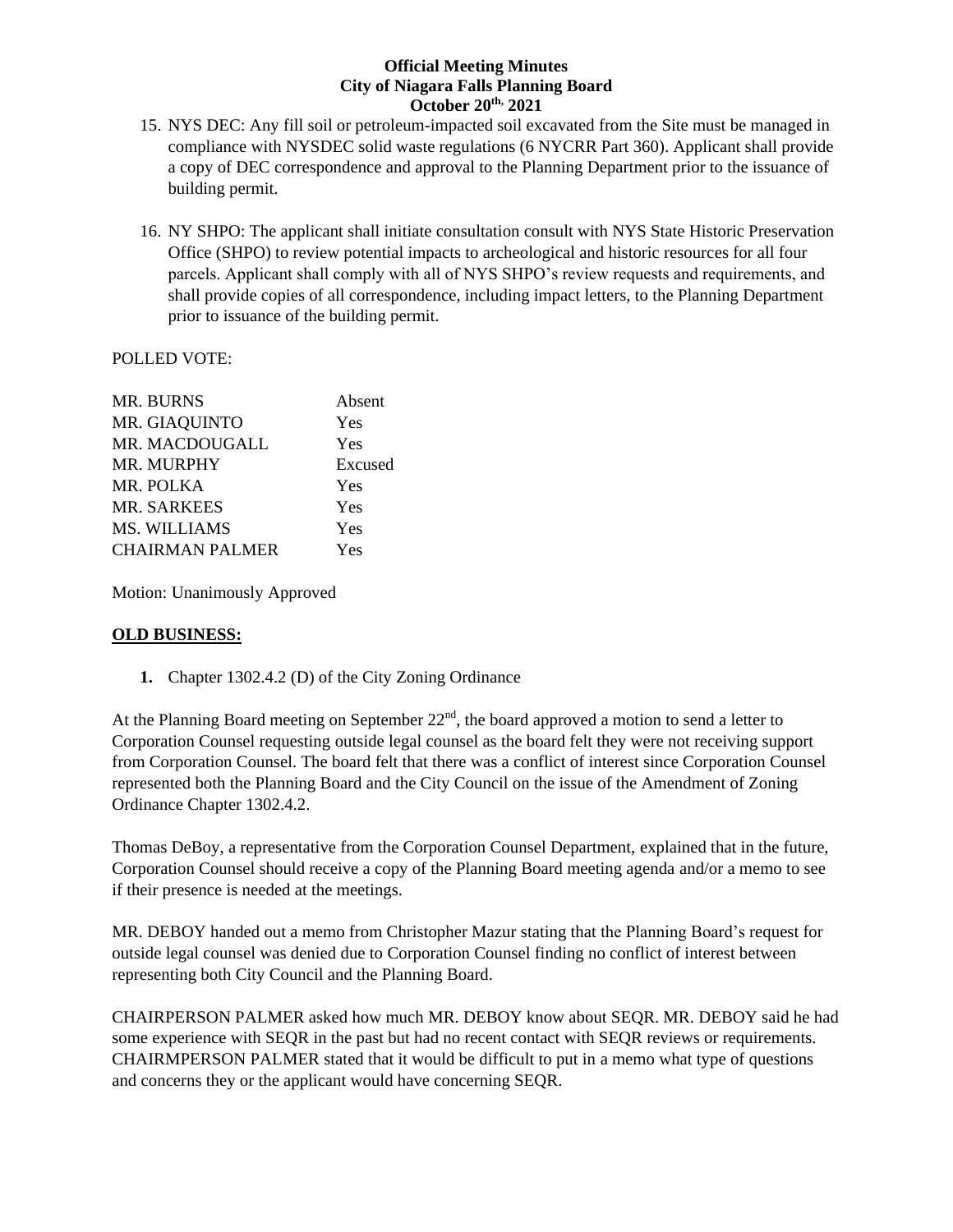CHAIRPERSON PALMER asked if Corporation Counsel had received the Planning Board's letter after the meeting on July 14<sup>th</sup>. MR. DEBOY said he had no information on that. CHAIRPERSON PALMER then asked the same question to COUNCILPERONS SODA and SPANBAUER, in the audience, and both stated they did not receive a letter. CHAIRPERSON PALMER explained how that was a problem and it looked bad on the Planning Board. MS. WILLIAMS asked who CHAIRPERSON PALMER sent the letter to. CHAIRPERSON PALMER said he had instructed MR. COOPER to draft up the letter. MR. COOPER said he drafted the letter, CHAIRPERSON PALMER signed it but MR. MAZUR told MR. COOPER to not send it out to the Planning Board members or City Council members due to lack of proper procedure. CHAIRPERSON PALMER was not made aware of the incorrect procedure by Corporation Counsel but was made aware by MR. COOPER.

CHAIRPERSON PALMER reiterated that a situation like that is why the Planning Board requested outside legal counsel. MS. WILLIAMS asked what could the Planning Board do going forward. MR. DEBOY explained that officially the letter was never sent to the City Council. MR. DEBOY explained that there was a problem with the letter itself. CHAIRPERSON PALMER asked of COUNCILPERSON SODA if anyone on the City Council received the letter. COUNCILPERSON SODA stated that he was shown the letter on a cellphone from another council member. CHAIRPERSON PALMER stated he did not send out the letter himself, as that was not the proper way of communicating to the City Council. CHAIRPERSON PALMER stated he followed the appropriate rules and the City Council did not receive the letter, therefore, somewhere along the way someone stopped the letter.

CHAIRPERSON PALMER asked MR. DEBOY how much MR. MAZUR knew about zoning ordinances. MR. DEBOY said he has read the zoning ordinance. could not answer CHAIRPERSON PALMER ask MR. DEBOY -if there was a section in the zoning ordinance that stated during the amendment process that the Planning Board had to notify City Council of a denial. MR. DEBOY stated that he could not answer that question without doing research on the issue. CHAIRPERSON PALMER stated to MR. DEBOY that section 1302 of the zoning ordinance states when an item comes before the Planning Board, and the Planning Board denies the item then the Planning Board has to submit in writing to the petitioner. CHAIRPERSON PALMER stated he did so and wrote the letter for the petitioner, the City Council, and they did not receive the letter.

that. MR. POLKA stated that it would have been nice to know what issue MR. MAZUR found with the letter as to why it couldn't be sent out so any future mistakes could be avoided. MR. DEBOY wondered if the reason why the letter could not be sent to City Council was due to the lack of a Public Hearing. CHAIRPERSON PALMER said that according to SEQR a zoning ordinance amendment is a Type 1 Action. MR. COOPER said he didn't believewasn't sure if it was a Type 1 Action. MR. COOPER believed it was not a stated that is was not a Type 1 Action because it was not the initial adoption of a municipalities zoning ordinance and it did not change the allowable uses of the district.

CHAIRPERSON PALMER citing section 1302.4 stating that no amendment to the zoning ordinance should be adopted without Planning Board recommendation, except by unanimous vote by the City Council. Continuing by stated that the change the City Council was making was to allow for a majority vote instead of a unanimous vote. COUNCILPERSON SODA confirmed CHAIRPERSON PALMER's statement that the change was to allow for a majority vote instead of a unanimous vote in City Council to adopt a zoning amendment to the zoning ordinance without Planning Board's approval.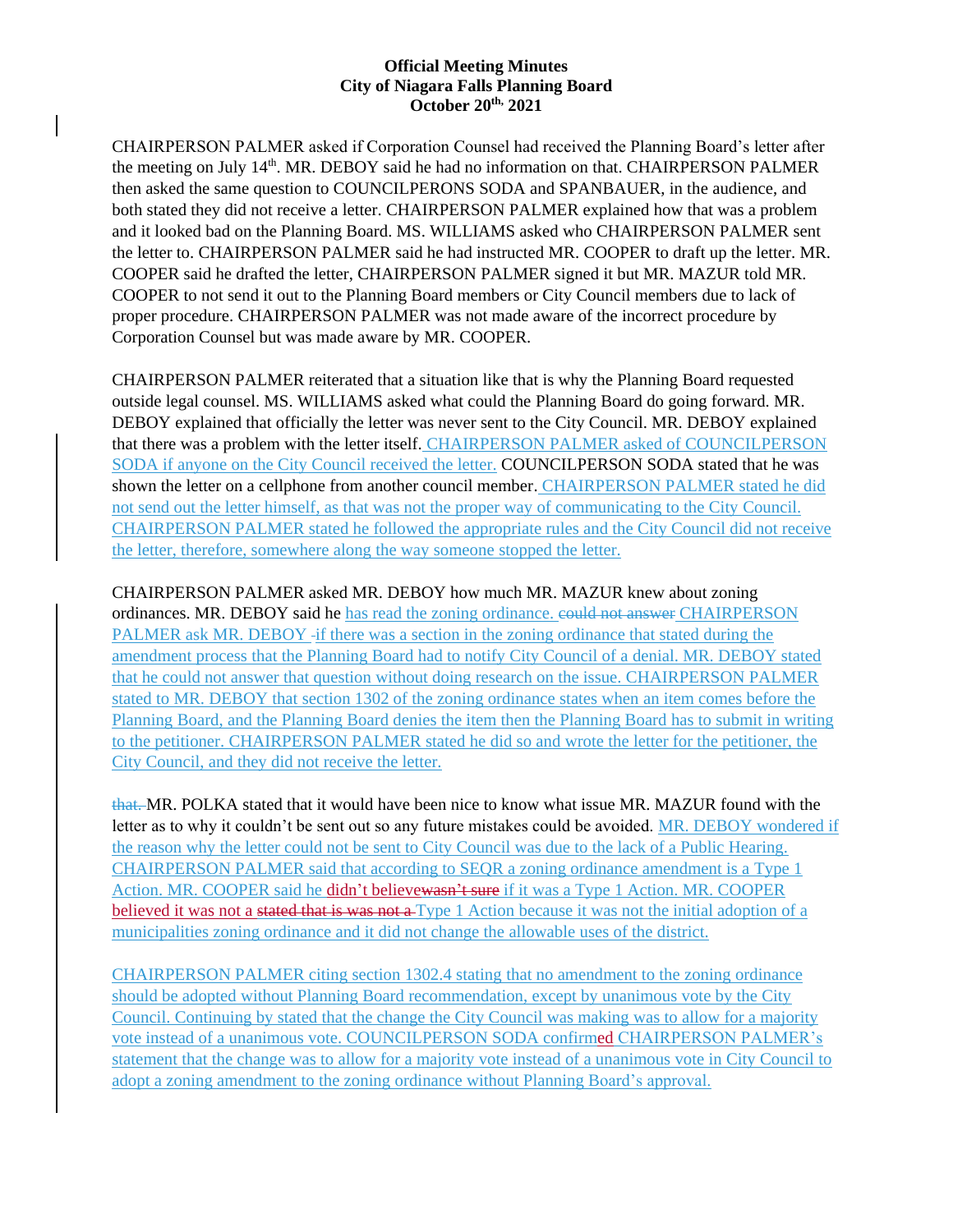COUNCILPERSON SODA stated that the Planning Board required a SEQR and he was not able to complete the form because the majority of the form referred to a project local. COUNCIL PERSON SODA continued stating that he only filled out the first couple sections and was unable to complete and submit the form. MR. COOPER responded saying that for legislative actions you would only need to fill out first couple sections of the SEQR form. CHAIRPERSON PALMER stated that the City Council did not feel a SEQR was necessary. MR. DEBOY asked CHAIRPERSON PALMER if that idea was relayed to him through MR. MAZUR. CHAIRPERSON PALMER responded yes. MR. DEBOY stated that he was skeptical that any amendment to the zoning ordinance related to governance and procedure would require a SEQR Type 1 Review. MR. DEBOY continued stating that he believed that is where the mistake may have been made, in believing that an amendment to the zoning ordinance as it relates to governance and procedure would require a SEQR review.

MR. DEBOY asked why the action was removed from the agenda. CHAIRPERSON PALMER responded that it was removed from the agenda because the lead agency was not clear. MR. DEBOY asked if the lead agency was related to the SEQR review. CHAIRPERSON PALMER responded yes. MR. DEBOY replied stating that the SEQR review was unnecessary. CHAIRPERSON PALMER stated to MR. DEBOY that in addition to the lead agency, the letter of intent in the application was not clear on how it met the goals of the comprehensive plan. CHAIRPERSON PALMER stated that all of the information regarding the lacking application materials was in that letter. CHAIRPERSON PALMER stated that the Planning Board followed the appropriate procedures and the City Council still did not receive the letter.

CHAIRPERSON PALMER asks how did MR. . MAZUR act appropriately if he did not send the letter to City Council. CHAIRPERSON PALMER states that City Council is denying them outside counsel. COUNCILPERSON SODA responds that the City Council cannot pay for additional outside legal services. CHAIRPERSON PALMER states that how is the Planning Board supposed to receive legal counsel if Corporate Counsel doesn't answer their questions or come to the Planning Board meetings. Therefore, CHAIRPERSON PALMER stated that the Planning Board needs to have someone who is familiar with the zoning ordinance to provide legal advice. COUNCILMAN SODA replied saying that City Council is not able to provide outside legal counsel. CHAIRPERSON PALMER replied saying that Corporation Counsel could still offer the needed legal counsel.

MR. DEBOY stated that he can provide such needed legal counsel, but going forward when the Planning Board members need guidance on a particular issue relay that to MR. MAZUR. MR. DEBOY stated that MR. MAZUR or himselfhe will reply by the Planning Board meeting date, and if they are unable to answer in time they will try to attend the Planning Board meeting. MR. DEBOY stated that due to the lack of staff it is not practical to expect the law department to attend every meeting.

There was further discussion between CHAIRPERSON PALMER, MR. COOPER, MR. DEBOY and COUNCILPERSON SODA about the zoning ordinances and how they would be changed.

CHAIRPERSON PALMER wanted to clarify which part of the zoning ordinance was being changed. CHAIRPERSON PALMER stated according to Section 1302.4, no change could not be changed without Planning Board recommendation.